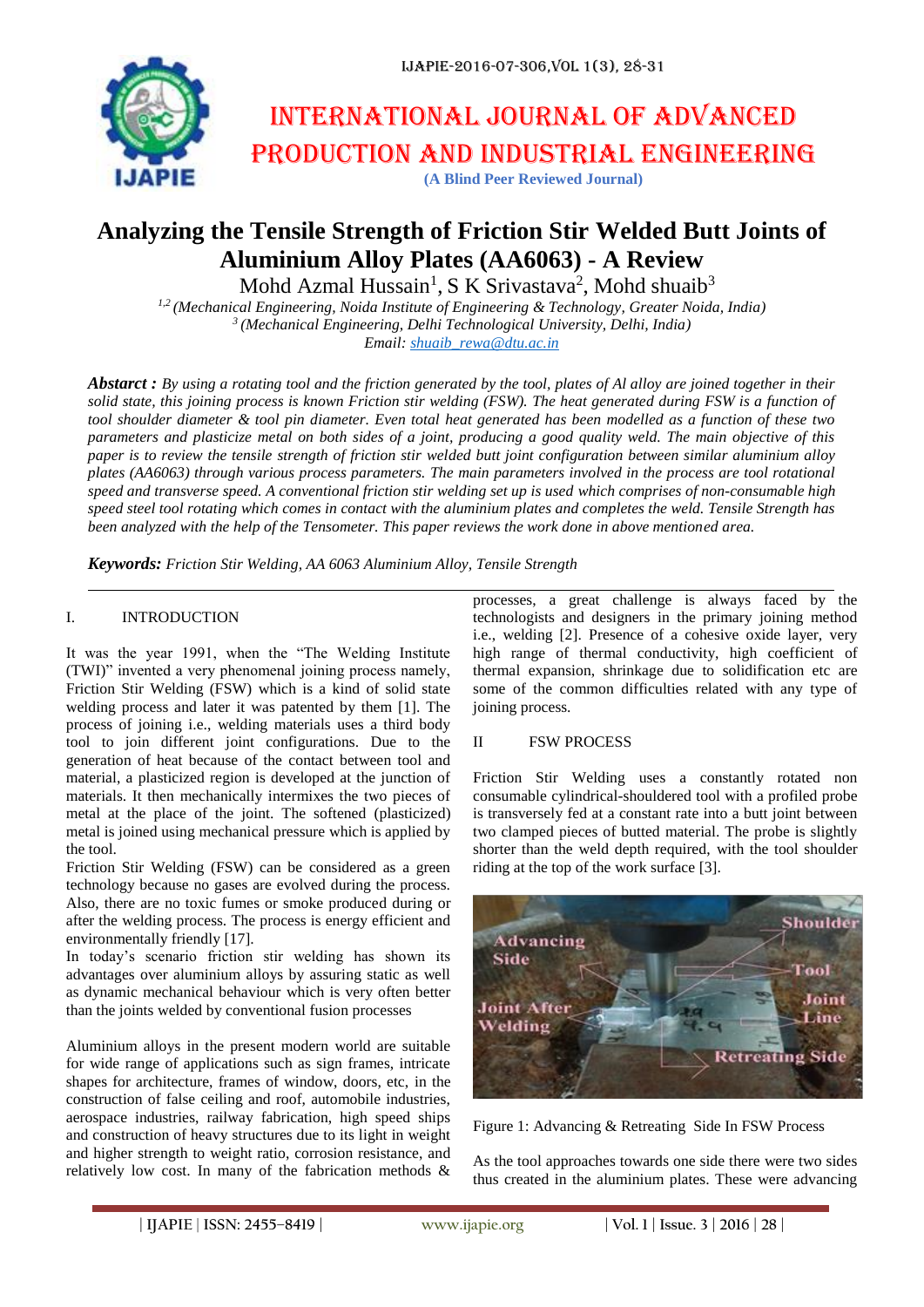side and retreating side. The side which comes along the path of rotating tool in the same direction as of tool is known as advancing side while the one which has material flow direction opposite to the tool direction is known as retreating side.

The tool used for performing the friction stir welding can described by categorizing it into three different parts namely, probe (tool pin) which is responsible for the generation of heat(as first the tool is rotated and its pin is submerged into the work-piece ) and furthermore, mechanically intermixing of the materials by extruding and forging action. Second part of the tool is shoulder which also plays an important role in the friction stir welding. As the shoulder rest on the upper surface of the welding plates (workpiece) it generates heat (or contributes in the generation of heat and thus makes the material soft) and furthermore it provides a forging action to press the materials extruded during the mechanical mixing and for this purpose the tool is deliberately tilted at some angle (tilted 00 - 30 about the Y-axis) such that the leading edge of the shoulder is slightly above the workpiece[4]. Third part of the tool is used for positioning it in the tool holder so that welding can be performed.

The tool performs three main functions, that is, heating of the work piece, movement of material to produce the joint and containing the hot metal below the tool shoulder.

#### III EXPERIMENTAL PROCEDURE

#### A. Material

In the applications such as sign frames, intricate shapes for architecture, frames of window, doors, etc, and in the construction of false ceiling and roof, aluminum alloy (AA 6063) material is extensively used. Moreover, it generally produced with quiet good surface finish, thereby making them suitable for anodizing.

The chemical and mechanical properties of AA 6063 aluminium alloy plates is listed in Table 1 and Table 2.

| Table 1: Chemical Composition [5] 755-2 |  |  |
|-----------------------------------------|--|--|
|-----------------------------------------|--|--|

| Element   | Percentage Present (%) |
|-----------|------------------------|
|           |                        |
| Manganese | $0.0 - 0.10$           |
| Iron      | $0.0 - 0.35$           |
| Silicon   | $0.20 - 0.60$          |
| Magnesium | $0.45 - 0.90$          |
| Zinc.     | $0.0 - 0.10$           |
| Titanium  | $0.0 - 0.10$           |
| Chromium  | $0.0 - 0.10$           |
| Copper    | $0.0 - 0.10$           |
| Aluminium | Balance                |

### B. Tool Material & Tool Design

Tool material is one of the important parameter in the determination of the suitability of a tool for a particular application. The heat generated during FSW is a function of tool shoulder diameter & tool pin diameter. Even total heat generated has been modelled as a function of these two parameters.

Table 2: Mechanical Composition [5] Source: BS EN 755-2

| Property              | Value Source: BS EN |
|-----------------------|---------------------|
| <b>Proof Stress</b>   | 50 Min Mega Pascal  |
| Tensile Strength      | 100 Min Mega Pascal |
| Elongation            | 2.7 %               |
| <b>Shear Strength</b> | 70 Mega Pascal      |
| Hardness Vickers      | 25 HV               |

As FSW is a solid state welding process so the temperature here during the welding process is below the melting point of the workpiece therefore it is quiet reasonable to select a tool material which which can withstand such a high temperature. Moreover, it should not buckle during the process thus it must have good strength, hot hardness and wear resistance. During the welding process the tool will reach temperatures in the range of 500 degree Celsius at tool tip depending on the type of material being welded. The tool material must have good hardness, toughness and wear resistant properties at elevated temperatures.

Table 3: Properties of HSS [7]

| Properties                                                                                                        | Values                                                                                                                                  |
|-------------------------------------------------------------------------------------------------------------------|-----------------------------------------------------------------------------------------------------------------------------------------|
| <b>Melting Point</b><br><b>Ultimate Tensile Strength</b><br>Density<br>Thermal Expansion<br>Modulus Of Elasticity | 600 Degree Celsius<br>58000 per square inch<br>7972 kg per meter cube<br>9.7 microns per meter per<br>degree Celsius<br>221 Giga Pascal |

For improving the quality of the welding zone and for reducing the rate of wear during plunging, the tool pin employed for welding is having a cylindrical pin profile is used. Usually, the length of the tool pin is kept around 60%- 70% of the thickness of the plate used. Pin's diameter is determined by the required pin's strength and wear resistance. Machining a radius at the bottom of the threads will increase tool life by eliminating stress concentrations at the root of the threads [8].



Figure 2: Friction Stir Welding Tool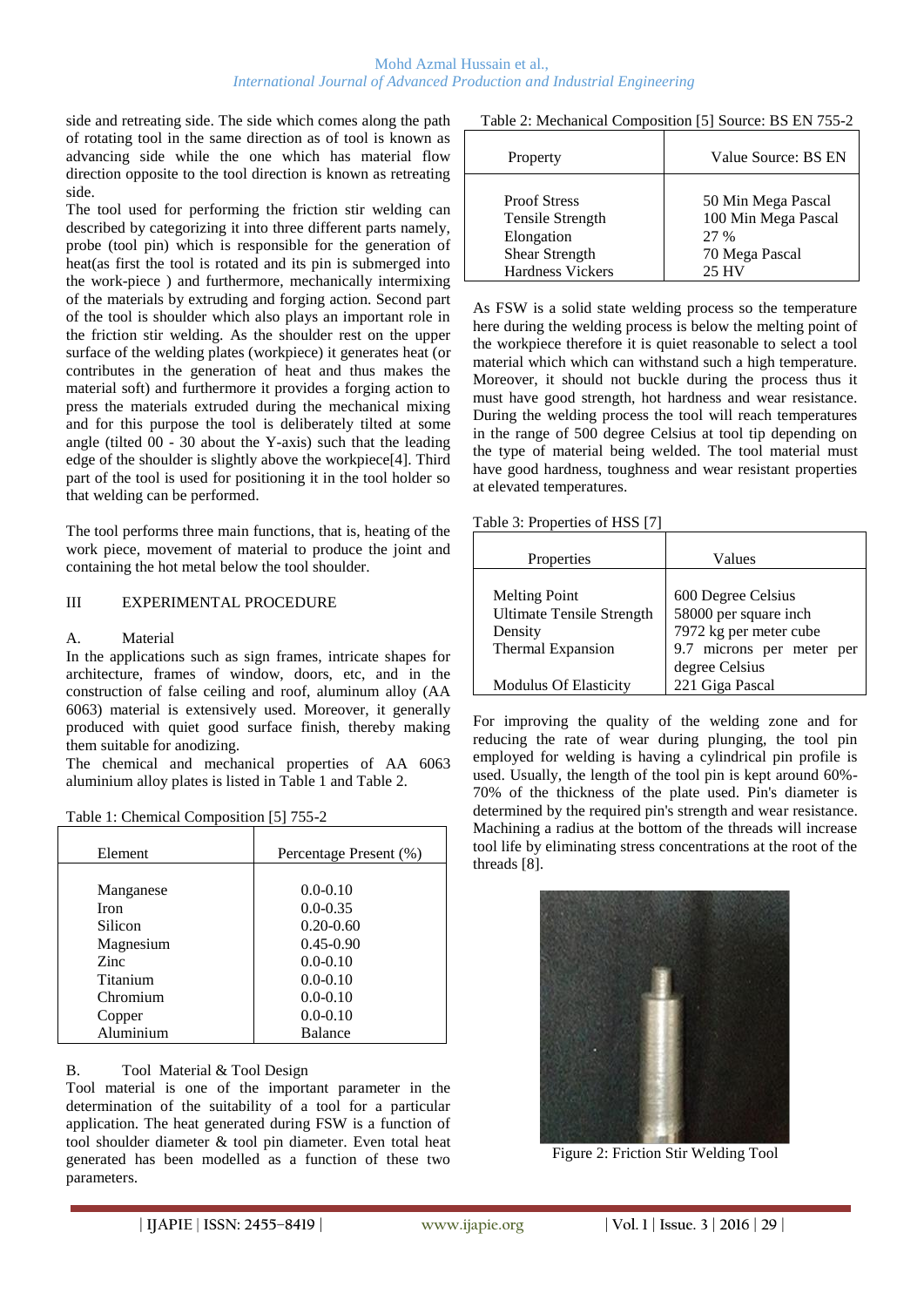#### Mohd Azmal Hussain et al., *International Journal of Advanced Production and Industrial Engineering*

#### C. Welding Parameters

For this review study following parameters were considered:-

|                                                                                                                 | Table 4. Welding Parameters                         |                                                |       |    |
|-----------------------------------------------------------------------------------------------------------------|-----------------------------------------------------|------------------------------------------------|-------|----|
| Constant<br>Parameters                                                                                          | Welding                                             | Variable Welding Parameters                    |       |    |
| Axial Force<br>$\bullet$<br>Pin Diameter<br>$\bullet$<br>Tool Length<br>$\bullet$<br>Tool<br>$\bullet$<br>Plane | Tool Pin Length<br><b>Tool Material</b><br>Shoulder | Rotational<br>The Tool<br><b>Welding Speed</b> | Speed | Of |

## Table 4: Welding Parameters

#### IV TENSILE TESTING

The results [12] of tensile test on specimens prepared are shown in the table no. 5 below:

Table No. 5: Result of Tensile Test Source: S.Kalainathan et al.

| Specimen<br>No           | Rotational<br><b>Speed</b><br>(rpm) | Transverse<br>Speed(mm/<br>min) | <i>Ultimate</i><br>Tensile<br>Strength(MPa |
|--------------------------|-------------------------------------|---------------------------------|--------------------------------------------|
| $21 - 21$                | 800                                 | 50                              | 103                                        |
| $22 - 22$<br>$22' - 22'$ | 800<br>800                          | 60<br>70                        | 117<br>110                                 |
| $23 - 23$                | 1000                                | 50                              | 119                                        |
| 24-24                    | 1000                                | 60                              | 128                                        |
| $25 - 25$                | 1000                                | 70                              | 121                                        |
| $26 - 26$                | 1200                                | 50                              | 128                                        |
| $27 - 27$                | 1200                                | 60                              | 134                                        |
| 28-28                    | 1200                                | 70                              | 130                                        |
| 29-29                    | 1400                                | 50                              | 119                                        |
| 30-30<br>$30' - 30'$     | 1400<br>1400                        | 60<br>70                        | 122<br>119                                 |

Tensile test was carried out on the welded plate specimens using American Society for Testing of Materials standard respectively. The tensile load was applied on the welded joint specimens using a Tensometer. For each welded plate a set of 3 samples were subjected to tensile test and the average value were calculated.

### V. CONCLUSION

In this paper, critical reviews on the friction stir welding of aluminium alloy AA 6063 plates were carried out successfully. The samples were characterized by tensile strength. The following conclusions were therefore made:

1. The optimum operating conditions of Friction Stir Welding was obtained for two aluminium alloy 6063 plates welded in butt joint configuration by friction stir welding.

2. From the results the better performance occurred was at Sample 27-27.

3. The better value of tensile strength of 134 Mega Pascal was obtained at rotational and transfer speed of 1200 rpm and 60mm/min respectively

4. Both Yigezu et al. [13] and Kumar et al.[14] reported that the tensile strength increases linearly when the tool rotational speed increases to an extent in FSW.

5. It was observed that usually the tensile strength was low at lower welding speeds, increased as speed increases and finally decreased after increasing to a certain extent [15].

6. The tensile strength of the specimen was found better with weld made at a transverse speed of 60 mm/min and at the same time there was a increase in tensile strength with the increase in rotational speed. This may be due to the uniform temperature distribution offered by tool at the weld region.

7. An adverse effect was seen when the rotational speed is increased beyond 1200 rpm. This is due to the distortion found at the welded region which is caused at higher rotational speed.

#### VI FUTURE ASPECTS

1. The reviewed literature shows that there is a lot more have to be done in the field of materials that can joined by this process such as plastics, composite materials, etc.

2. The effect of tool geometry over the microstructure of the welded region and a detailed study regarding that is missing in the literature

3. Detail study of the effect of preheating, nanoparticle inclusion and quenching on mechanical properties of FSW joints is lacking in the literature

4. The surface topographical behaviour of FSW joints are not briefly discussed in the literature [16]

### **REFERENCES**

- [1] S.M. Packer, and M. Matsunaga, "Friction stir welding equipment and method for joining X65 pipe", Proceeding of The Fourteenth International Offshore and Polar Engineering Conference, Toulon, France, May 23-28, 2004.
- [2] Kim JK, Lee BJ, Lee BH, Kim YH, Kim KY (2009) Intergranular Segregation of Cr in Tistabilized low-Cr ferritic stainless steel. Scripta Mater. v. 61, p. 1133.